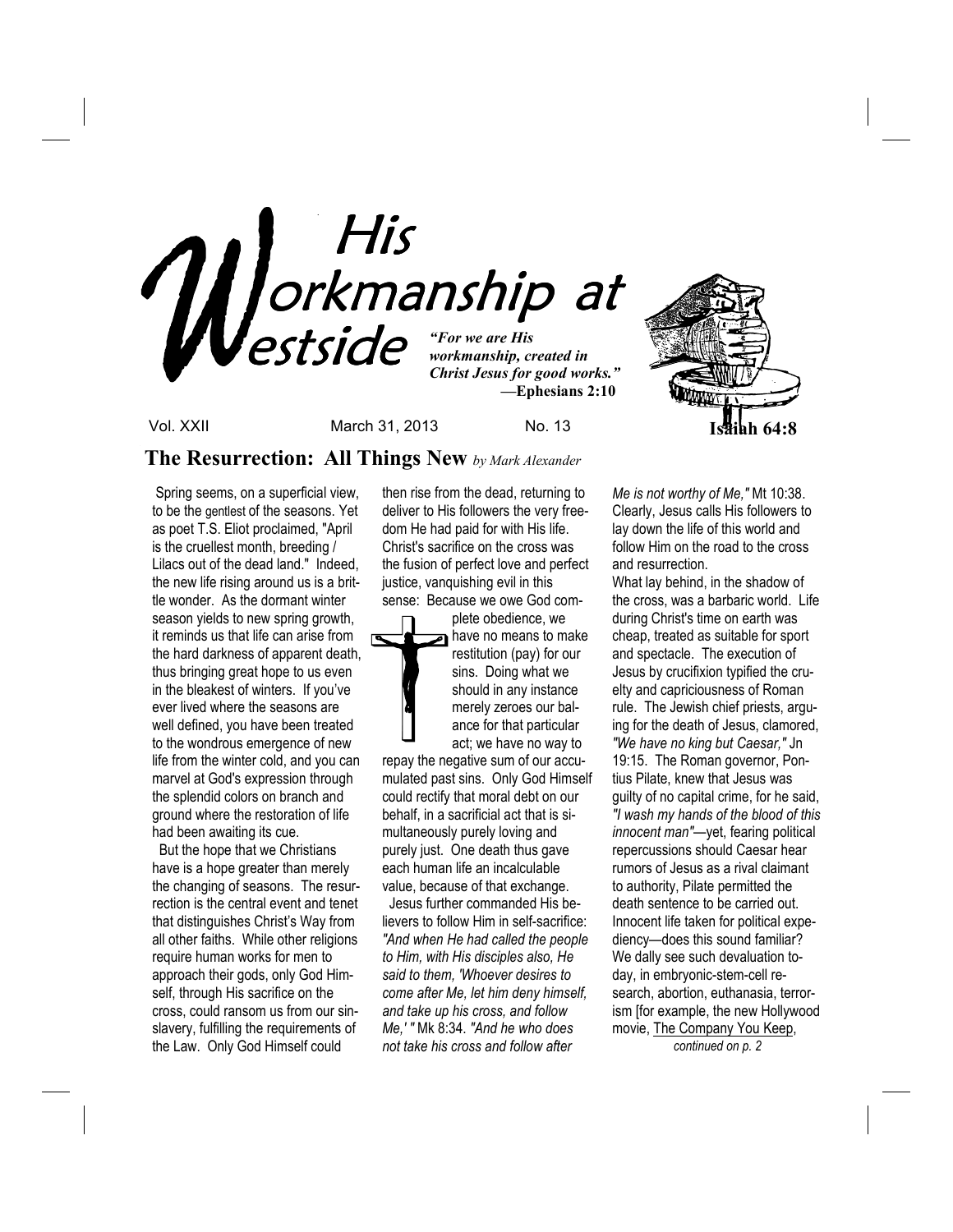## **"He is not here; for He is risen, as He said. Come, see the place where the Lord lay. And go quickly and tell His disciples that He is risen from the dead." —Mt 28:6-7**

with Robert Redford and Susan Sarandon, glorifies the Weather Underground, whose terrorism killed 7 and wounded 7 over 6 domestic terrorist acts in the 1970s]—all treated as justifiable to people who believe in relativism. How grotesque, that the devaluation of human life now runs under the banner of "choice." The question is not whether but what you choose. Among the choices, the hardest path is the road of the cross, following the example of Jesus. Yet if that stony, stumbling course is the hardest, it is also the best.

 What swept over the world, after the resurrection, was a vast transformation. The Apostle Paul took up his cross, in a prisoner's chains, and brought members of Caesar's household into the fellowship of Christians so that they had "no king but King Jesus." No other possibility aside from true resurrection can adequately explain the acts of Christ's followers.

 Historically, commemoration of Christ's Resurrection at Easter, as with His birth at Christmas, began with the Catholic Church which adopted various pagan rites. Scholars variously attribute the name "Easter" to derivation of *Eostra* (a Scandinavian goddess of dawn or spring) or *Ostern* (a Teutonic fertility goddess), both pagan figures honored at festivals celebrating the vernal equinox. *Eostra* is one of many similar names of Euro-Mediterranean pagan goddesses, with the form *Ishtar* most often associated with the region around Mesopotamia's Euphrates River. Traditions associated with these festivals include the rabbit, a symbol of fertility, and eggs, painted with the bright colors of spring and signifying growth and new life. The Easter holiday took pagan symbols

and also built on the Biblical traditions of the Jewish festival of Passover, or Heb. *Pesach,* which means "to spare, to pass over, to exempt; or the offering itself" (Greek *Pascha*) celebrating the Israelites' deliverance from bondage in Egypt.

 **Jesus Christ crucified is likened to Passover's sacrificial lamb**: *"He was oppressed and He was afflicted, yet He opened not His mouth; He was led as a lamb to the slaughter, and as a sheep before its shearers is silent, He opened not His mouth,"* Is 53:7; and *"[Y]ou were not redeemed with corruptible things, like silver or gold, from your aimless conduct received by tradition from your fathers, but with the precious blood of Christ, as of a lamb without blemish and without spot,"* 1 Pet 1:18-19.

 Pope Victor I (c. 189-198) standardized Easter to a Sunday holiday, and in 325 A.D. the Council of Nicaea set Easter's date in relation to the paschal (Passover) moon. The Gregorian calendar correction of 1582 put Easter as the first Sunday after the full moon following the vernal equinox, between 22 March and 25 April. "Holy Week" often coincides with the Jewish Passover, and both Eastern (Gregorian) and Western (Julian) Orthodox church celebrate Easter on the same day.

 Easter occurs in spring when the US Civil War began and ended, and when the War for American Independence began in earnest: In April we commemorate the Battles of Lexington and Concord. One culmination of the infusion of Biblical respect for life into human beliefs was the Revolutionary War rationale that mankind was given liberty by God. In parts of colonial America, Easter was a two-day celebration, over Sunday and Monday. Current-day customs in the U.S. were

set soon after the end of the Civil War, mingling religious elements with commercial ventures. By 1870, Easter was a holiday for new spring fashions, flowers, and special confections, including sugary eggs and chocolate bunnies. (The White House Egg Roll, dating to 1878, is on Easter Monday.)

 We know well that the world is a harsh place. As we survey its poverty—both fiscal and moral—or the damage and suffering caused by natural disasters such as Hurricane Sandy, or the man-caused disasters (i.e., "solutions") men inflict upon other men, we're reminded of the brokenness of this world. Indeed, Christ didn't die on the cross for a world that didn't need Him. He died for one that did and does.

 Ironically, perhaps, that's where the resurrection brings the greatest hope. **At the far end of the road to the cross lies the empty tomb—the promise of resurrection and eternal life.** Christ conquered death when He rose from the grave that Sunday morning so long ago so that He can save us and return to right all wrongs. Even today, the empty tomb beckons, and we Christians remember it every Sunday, looking inward, examining ourselves; outward, proclaiming His death for sin; backward, remembering His sacrifice; and forward, looking to His return and our resurrection, "til He come." Will we travel the way of the cross today, or take another road?

 He said, *"Behold, I make all things new," R*ev 21:5. Our ultimate hope is in the renewal that will come, as He promised. Our hope will not wax or wane with each new government, because this world is not all that there is. For that we are truly thankful, and we look forward to the day when all things *are* made new.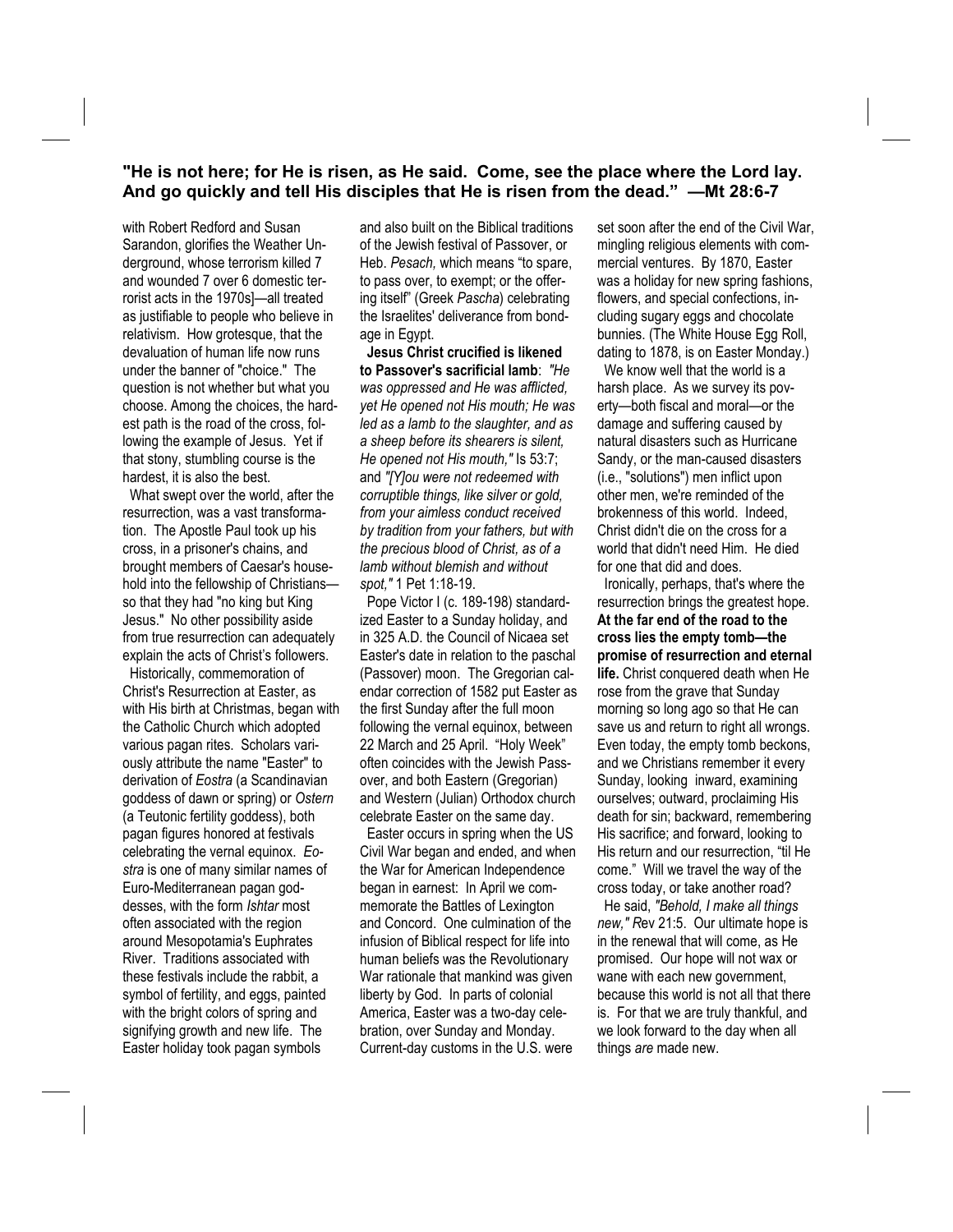

**Walking with the Wise** *by Erin Davis*  Has anyone ever said something like this to you: "Birds of a feather flock together." "If your friends jumped off a cliff, would you?" Since we aren't birds and our friends are unlikely to go cliff jumping, the message of these phrases can get lost in translation.

 Perhaps a few words from a juvenile court judge can clear the matter up. The judge's email was about prayer, but he wrote a few sentences at the beginning about friends. *"As a juvenile court judge, I often told young people who entered my court, 'Show me who you are hanging around with, and I will show you what you are going to become like.' "* Scripture puts it this way: *"Whoever walks with the wise becomes wise, but the companion of fools will suffer harm,"* Pr 13:20.

 You don't have to enter a juvenile court room for these words to have meaning. The judge and Proverbs are preaching a simple message that all of us would be wise to remember: 1. When you spend your time with wise people, you will become wiser yourself. 2. When you spend your time with unwise people, you are guaranteed to get hurt.

 I'm sure the judge could tell lots of stories of young criminals whose feet were set on the wrong path simply by choosing the wrong friends. I can tell stories from my own life when I got

# Discipleship Here At Home

*REJOICE!* **Janice Spagnola** was baptized into Christ last week. She is the 86-year-old mother of **Gina Elliott**, who was baptized last Oct. 31. Janice lives next to Gina at 12533 E. 31st Ave, Aurora, 80011, 303-766-7687.

*Bereaved* A memorial service for **Gail Storatz**, Gary Boyd's sister, is planned for 4/12 or 13. Send cards to her son: **Zac Storatz**, 7420 E. Quincy Ave, Unit 305, Denver 80237. #\*#\*#\*#\*#\*#\*#\*#

burned because I let myself be a "companion of fools." I bet you have some of those stories, too. Certainly, we should be friendly to non-Christians and are free to spend some time with people who might fall into the category of being "unwise." But our closest friends—the people we spend the most time with—should be wise. **kins—**colon cancer That means they should fear God—*the fear of God is the beginning of wisdom*, Ps 111:10; Pr 1:7; 9:10.. And they should know and seek to live out the wisdom we find in God's Word. We should notice that when we're around them, we become wiser ourselves.

 So let me join the judge in asking you, do you have wise friends? If so, you get a gold star. Even more important, you get the promise that those friends will help you grow in your own walk with Christ. On the flipside, are your closest friends non-Christians? Or maybe they're Christians who consistently make unwise choices or disregard the wisdom found in God's Word. Be warned! Those friends are likely to cause you harm or to encourage you to do harm to yourself. (Ah! So that's what all that bridge jumping talk is about!) The choice is simple, but not always easy. Choose wise friends, and gain wisdom. Choose unwise friends, and gain trouble and pain. So go on, and take the judge's advice. Show us who you are hanging around with. Your answer will inevitably show us where you're destined to end up.

**PRAY FOR healing, protection, help, and comfort here & away Samantha Harrod**—recovering from surgery Wed fore pilonidal cyst **Madge Wallace—**lung cancer; radiation ended; suffering severe pain in side **Madge**'s granddaughter, **Amanda Carmichael**—kidney infection, passed stone **Mark Campbell**—full recovery expected from "brain bruise"; respiratory testing at Nat'l Jewish after pneumonia complication **Matt Reames**—VA unable to insert shunt to drain fluid from his brain (hydrocephalus), the cause of Matt's headaches and blurred vision; pray for VA speed **Judy Strand**'s son **Joe Huff**—recurrence of neurological symptoms, black-outs, from brain injury he suffered in a 2007 car accident **Mina Gonzalez's** uncle **Charles Haw-**

 **CHRONIC CONDITIONS Logan Corray; Rocco Sangellino Jr; Addison Tope; Pat Wilkes**—asthma **Pearl Chapman**—leg pains; pancreatitis **Nell Free—**heart; spinal pain **Autumn Hadders—**epilepsy **Kirk Johnson—**worsening MS; housebound in cold weather and needs help **Menards—**age; **Lloyd**, diabetes; **Virginia,** now legally blind from rapid macular degeneration; high BP **Cheryl Reames**—diverticulitis; fibro **Lynda Szymanski**—COPD, lung

*Job concerns* **Andrew Tope** and **Frank Savarese** are seeking jobs. **The Menards'** son is out of work. *Expecting* **Marie Carlson**—-July 1 girl *Traveling* **Pat Campbell** is in AR caring for her parents: **Ruth Hice**  fell and broke her arm last weekend; **Delmar Hice** has pneumonia. Cards to: 28345 Highway 69 W, London, AR 72847-8129. **Brett Witherington** leaves for MD Monday for work. **Stacey** and **Lisa Ward** are in CA for spring break and a friend's wedding.

*+#+#+#+#+#+#+*